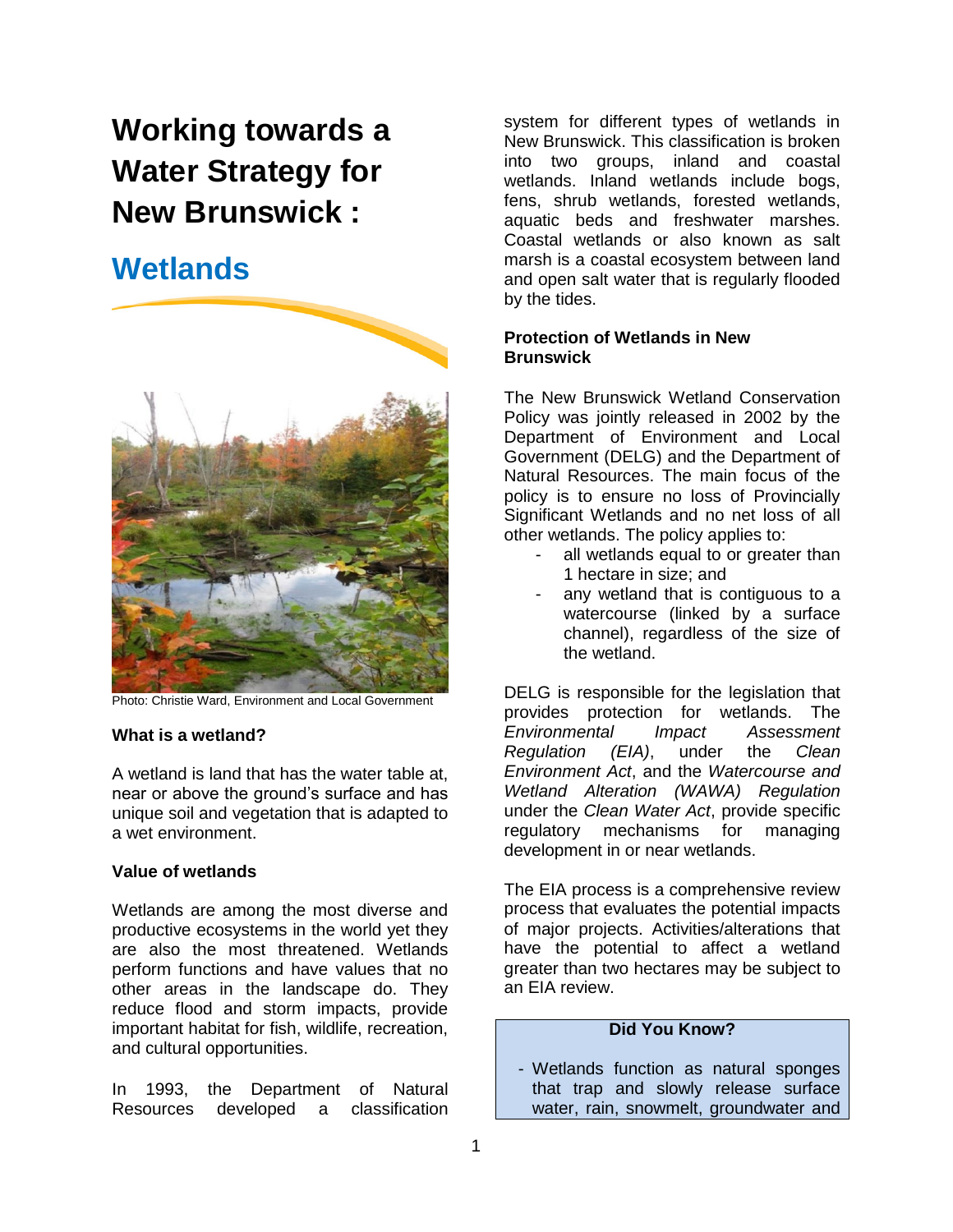#### flood waters.

- Wetlands store carbon within their plant communities and soil instead of releasing it to the atmosphere as carbon dioxide. Thus wetlands help to moderate global climate conditions.
- Wetlands act as nature's kidneys by removing harmful materials from water, such as excess nutrients and sediment, filtration of pollutants and contaminants.

#### **Permitting Process**

Any person intending to do work within 30 meters of a watercourse or wetland must apply for a Watercourse and wetland alteration permit. An online application program has been developed to help guide you to the proper permit application based on your answers to a series of site and activity specific questions. For more information please visit the DELG Website or follow the link provided.

[http://www2.gnb.ca/content/gnb/en/services/](http://www2.gnb.ca/content/gnb/en/services/services_renderer.2935.html) [services\\_renderer.2935.html](http://www2.gnb.ca/content/gnb/en/services/services_renderer.2935.html)

It is illegal under the *Watercourse and Wetland Alteration Regulation* (90-80) - *Clean Water Act*, to make or perform any watercourse or wetland alteration unless authorized to do so by a WAWA permit issued by the Minister of Environment and Local Government.

In assessing potential developments in or near wetlands, DELG applies a three-step Wetland Mitigation Process to prevent the net loss of wetland function. These steps include, in sequential order: avoidance, minimization of unavoidable impacts, and compensation. Compensation will be required whenever unavoidable impacts (as determined through the steps outlined above) are permitted to occur to a wetland.

#### **Categories of Wetlands:**

There are two categories of wetlands in New Brunswick, Provincially Significant Wetlands and Regulated Wetlands.



Photo: Arielle Demerchant, Department of Environment and Local Government

# **Provincially Significant Wetlands**

Provincially Significant Wetlands, identified in the Wetlands Conservation Policy, are given maximum protection, and have been regulated since 2002. These wetlands include coastal marshes, wetlands of the Lower Saint John River, and other special wetlands. Activities having any impact on these wetlands will not be approved unless the only purpose is to rehabilitate, restore, or enhance the Provincially Significant Wetland, or if the activity is deemed to provide necessary public function.

#### **Regulated Wetlands**

Certain activities are permissible in these wetlands or their 30 meter regulated buffers through the DELG permitting process.

#### **Identifying Wetlands on Your Property?**

Since 2011, as part of the short term strategy and to provide clarity as to permitting requirements, a [Regulated](http://geonb.snb.ca/geonb/) 



[Wetlands Map](http://geonb.snb.ca/geonb/) has been used to show wetland areas that are regulated under the Watercourse and Wetland Alteration Program.

Wetlands identified in yellow are provincially significant wetlands and the wetlands in orange are all other regulated wetlands.